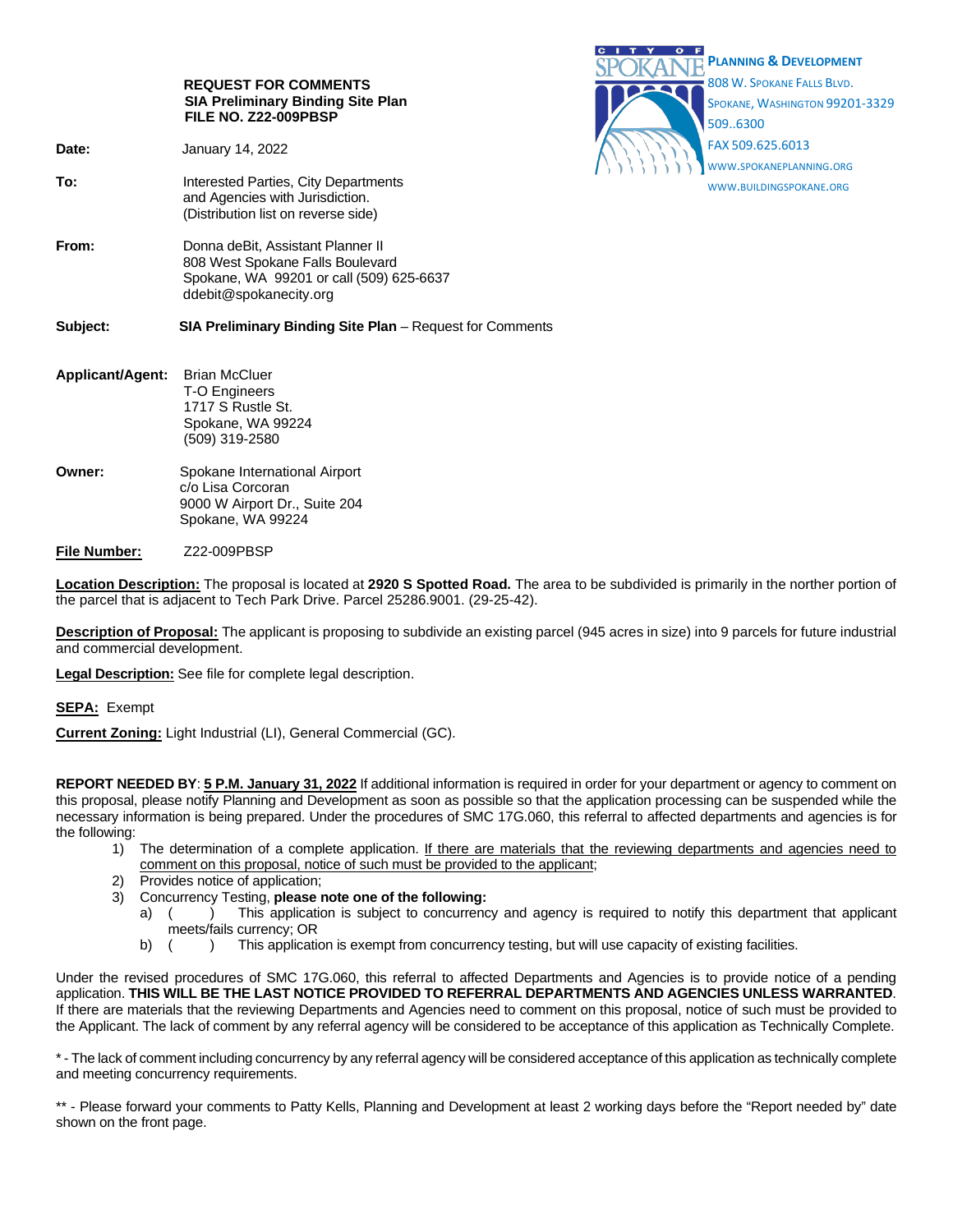# **DISTRIBUTION LIST FOR COMMENTS PROJECT NAME: "SIA Preliminary Binding Site Plan" FILE No.: Z22-009PBSP**

### *E-mail Copies*

## **City Departments**

- Asset Management, Attn: Dave Steele
- Building Department, Attn: Dermott Murphy
- City Attorney, Attn: James Richman
- City Treasurer: Jake Hensley
- Code Enforcement, Attn: Luis Garcia
- Construction Management, Attn: Joel Graff\* \*\*
- Engineering Services, Attn: Dan Buller\* \*\*
- Fire Dept., Attn: Dave Kokot \*
- GIS, Attn: Steven Allenton
- Historic Preservation, Attn: Megan Duvall
- Integrated Capital Management, Attn: Marcia Davis\* \*\*
- Integrated Capital Management, Attn: Katherine Miller \* \*\*
- Library Services, Attn: Dana Dalrymple\*
- Neighborhood Services, Attn: ONS Team
- Parks Dept., Attn: Garrett Jones\*
- PCED, Attn: Theresa Sanders
- Planning & Development, Attn: Kris Becker
- Planning & Development, Attn: Eldon Brown\*\*
- Planning & Development, Attn: Patty Kells\*
- Planning & Development, Attn: Louis Meuler
- Planning & Development, Attn: Dean Gundersen
- Planning & Development, Attn: Mike Nilsson\*\*
- Planning & Development, Attn: Tami Palmquist
- Planning & Development, Attn: Erik Johnson
- Planning & Development, Attn: Joelie Eliason
- Police Department, Attn: Sgt Chuck Reisenauer\*
- Public Works, Attn: Scott Simmons
- Solid Waste, Attn: Scott Windsor
- Solid Waste, Attn: Rick Hughes\*
- Street Operations, Attn: Inga Note\*\*
- Wastewater Management, Attn: Mike Morris\*\*
- Wastewater Management, Attn: William Peacock\*\*
- Wastewater AWWTP, Attn: Mike Costner\*\*
- Water Department, Attn: Dan Kegley\*\*
- Water Department, Attn: Jim Sakamoto\*\*

### **County Departments**

- Spokane County Public Works, Attn: Scott Engelhard
- Spokane County Planning Department, Attn: John Pederson
- Spokane County Engineering Dept., Attn: Gary Nyberg
- Spokane Regional Health District, Attn: Jon Sherve
- Spokane Regional Health District, Attn: Eric Meyer
- SRCAA, Attn: April Westby

## **Washington State Agencies**

- Department of Natural Resources, Attn: Dave Harsh
- Department of Natural Resources Aquatics
- Department of Natural Resources, Attn: SEPA Center
- Department of Commerce, Attn: Ben Serr
- Department of Archaeology & Historic Preservation, Attn: Gretchen Kaehler
- Department of Ecology, Attn: Environmental Review **Section**
- Department of Ecology, Attn: Jacob McCann
- Department of Ecology, Eastern Region, Attn: David Moore, Wetlands/Shoreline
- Department of Transportation, Attn: Char Kay
- Department of Transportation, Attn: Greg Figg
- Department of Fish & Wildlife, Attn: Habitat Program

### **Other Agencies**

- American Medical Response, Attn: Lori Koch
- U.S. Army corps of Engineers, Attn: Jess Jordan
- Avista Utilities, Attn: Dave Chambers
- Avista Utilities, Attn: Lu Ann Weingart
- Avista Utilities, Attn: Eric Grainger
- Avista Utilities, Randy Myhre
- City of Spokane Valley Planning, Attn: Lori Barlow
- City of Spokane Valley Planning, Attn: Mike Basinger
- District 81 Capital Projects, Attn: Candy Johnson
- Mead School District Facilities & Planning, Attn: Ned Wendle
- Spokane Aquifer Joint Board, Attn: Erin Casci
- Spokane Aquifer Joint Board, Attn: Tonilee Hanson
- Spokane Transit Authority, Attn: Gordon Howell
- Spokane Transit Authority, Attn: Mike Hynes
- Spokane Transit Authority, Attn: Kathleen Weinand
- Spokane Tribe of Indians, Attn: Jacki Corley
- Spokane Regional Transportation Council, Attn: Kevin Wallace
- Williams Northwest Pipeline, Attn: Michael Moore

# *Hard Copies*

### **Other Agencies**

- U.S. Postal Service, Attn: Postmaster
- Spokane Tribe of Indians, Attn: Randy Abrahamson  $(S29 - T25N - R42)$